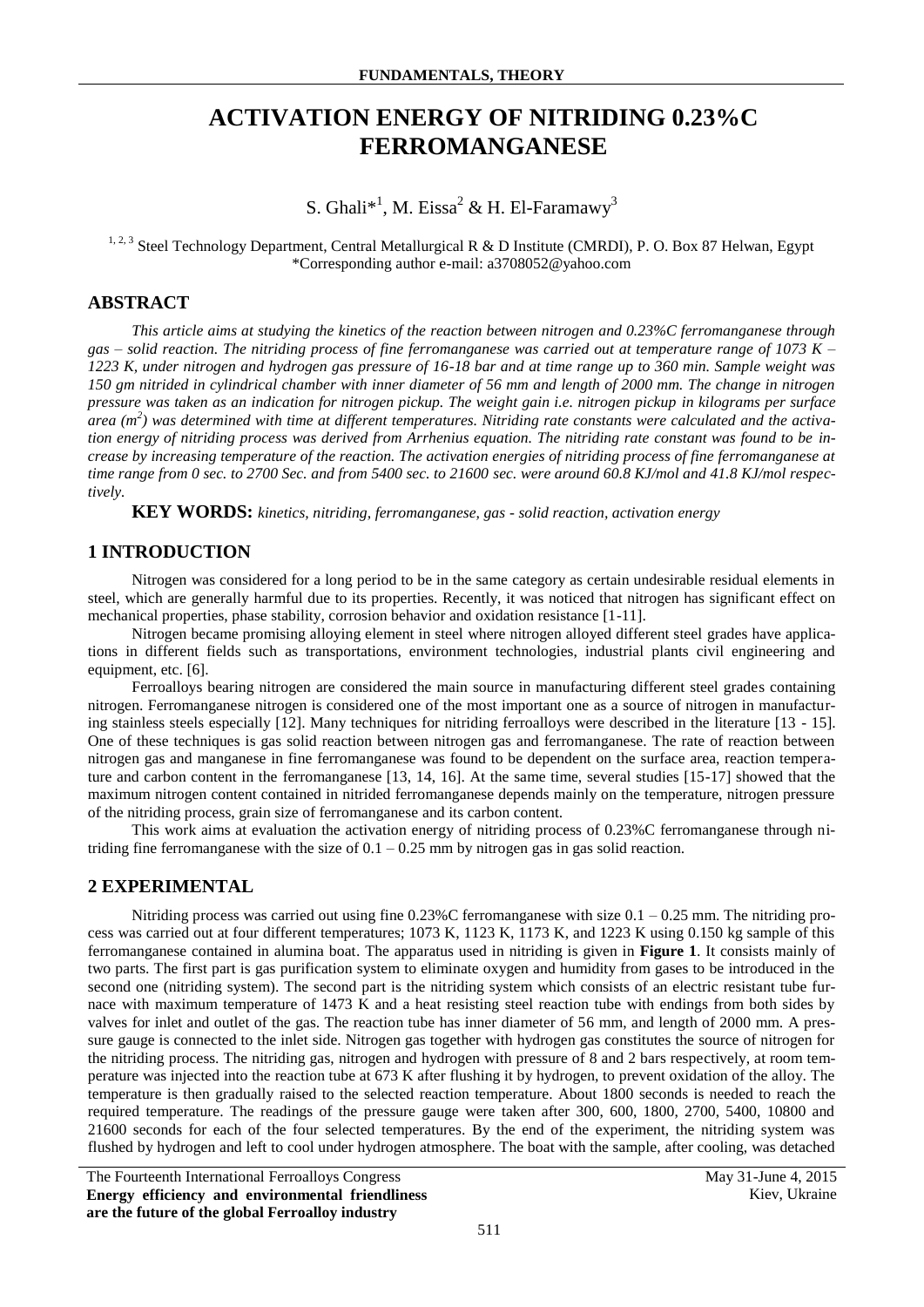from the furnace and was grinded then analyzed to determine its nitrogen content using Kjheldal method and carbon content was determined.



**Figure 1:** Schematic diagram of nitriding apparatus

#### **3 RESULTS AND DISCUSSIONS**

Nitriding of ferromanganese in gas solid reaction pass through three stages. The first stage is transportation of nitrogen gas molecules and adsorbed physically at the solid surface of fine ferromanganese. The second stage is the change of physical adsorption into chemical adsorption and therefore chemical reaction takes place at the surface of fine ferromanganese particles, and the concentration of nitrogen atoms set up on the surface. The third stage is the transfer of nitrogen atoms from the surface and its diffusion inside the particles. Each of these steps has its own specific kinetics that contributes to the global rate of nitriding reaction. By definition, the slowest step determines the rate of the total process. It has been shown that the diffusion in the solid state is the step that controls the process [18]

The determination of chemical composition of the fine ferromanganese used was found to contain 0.23%C, 83.8% Mn and 0.61%Si. Its size is in between  $0.1 - 0.25$  mm. The surface area of 0.150 kg ferromanganese fines was found to be about  $0.69498 \text{ m}^2$ .

Based on the dimensions of the reaction tube its volume was calculated to be  $4.926*10^{-3}$  m<sup>3</sup>. The weight equivalent of each one bar of nitrogen gas at each reaction temperature is given in **Table (1)**. **Table (2)** shows the results of measured pressure change of gas with reaction time in the range of 300 – 21600 seconds for each working temperature.

Based on the results given in **Tables (1-2)**, the total weight gain (kg) and weight gain (kg) per  $m^2$  were calculated at different temperatures. **Figure 2** represents the relation between the nitrogen weight gained by 0.150 kg fine ferromanganese and time at different temperatures of nitriding process. The weight gained, at different temperatures, relative to the surface area with time is shown in **Figure 3**. These figures clarify that the rate of reaction increases with the reaction temperature. The reaction rate between nitrogen and the ferromanganese fines is high at the first, then slow down gradually at all working temperatures (1073 K -1223 K). The rate of reaction is extremely slow after 10800 sec.

However the amount of nitrogen gas gained at the end of experiment i.e. at 21600 seconds is greater the higher the nitriding temperature. These calculated nitrogen contents were confirmed by the results obtained from chemical analysis of nitride samples at temperatures of 1073 K, 1123 K, 1173 K and 1223 K after 21600 seconds and represented in **Figure 4**.

The mechanism of the nitriding process of fines low carbon ferromanganese is controlled by diffusion mechanism according to Torchane et al. [18]. In this case the kinetic is said to be parabolic behaviour. The rate determining step is expected to be the diffusion of nitrogen inward the ferromanganese. The rate of nitriding with time is inversely proportional with the nitrogen content in ferromanganese as given in equation (1).

$$
\frac{\partial x}{\partial t} = k \frac{1}{x} \tag{1}
$$

Where,  $x$  is the nitrogen content in ferromanganese,  $k$  is the parabolic rate constant which may be related to the diffusion coefficient as illustrated in equation (2).

 $x^2 = 2kt + \text{constant}, \text{ or } (\Delta m)^2 = 2kt + \text{constant}$  (2)

The Fourteenth International Ferroalloys Congress May 31-June 4, 2015 **Energy efficiency and environmental friendliness are the future of the global Ferroalloy industry**

Kiev, Ukraine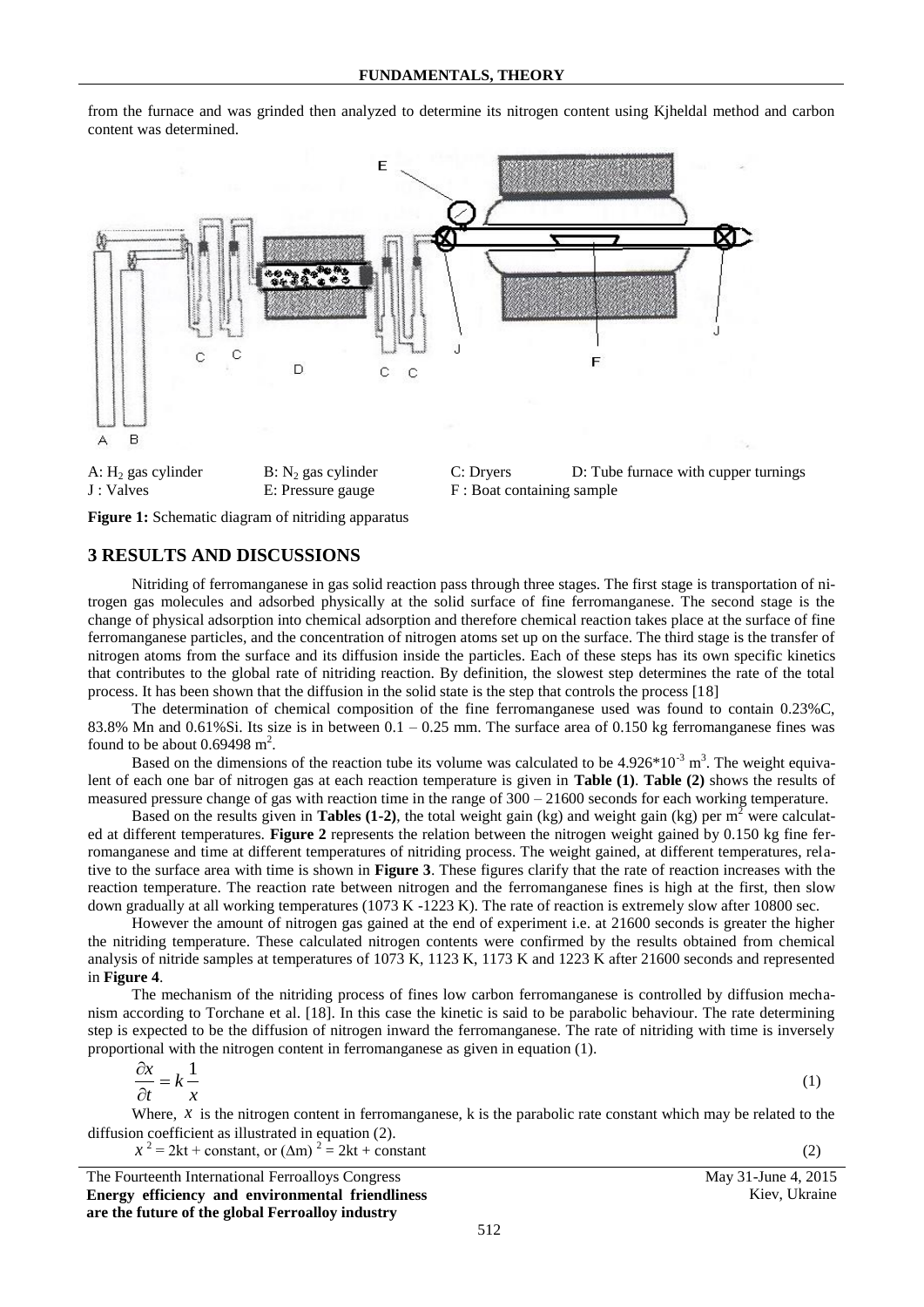**Figure 5** shows the variation between  $(\Delta m)^2$  and time. It is clear that this figure has high regression values at temperatures 1073 K, 1123 K, 1173 K and 1223 K at two time regions. This means that the nitriding process of ferromanganese is controlled by diffusion mechanism with different activation energies at two time regions. The slopes of these lines represent the reaction rate constants of the nitriding process at different temperatures. It is clear that the slopes of time region II (5400 – 21600 Sec.) is lower than that of time region  $I(0 - 2700 \text{ Sec.})$ . This is due to the nitrogen pickup taken by fine ferromanganese and hence the rate of nitriding process decreases gradually as a result of concentration gradient of nitrogen in ferromanganese.

Figure 6 shows the Arrhenius plots of the nitriding process of fine ferromanganese based on the Arrhenius' equation as given in equation (3)[19]:

 $k = Ae^{-E_a/RT}$ 

(3)

Where: k is expressed as reaction rate constant,  $E_{\alpha}$  is activation energy of diffusion (kJ/mol), A is the frequency factor, R is universal gas constant  $(8.314 \text{ JK}^{-1} \text{mol}^{-1})$  and T is absolute temperature in Kelvin  $(K)$ 

The slope of the plot between lnk and *T*  $\frac{1}{\pi}$  is equal - E<sub>α</sub>/R. The values of E<sub>α</sub> were found to be about 60.79 KJ

mol<sup>-1</sup> and 41.78 KJ mol<sup>-1</sup> for time region I (0 – 2700 Sec.) and time region II (5400 – 21600 Sec.), respectively. It was found that the activation energy of time region II is smaller than the activation energy of time region I. This may be attributed to the lower carbon content. During nitriding process at high temperature occur dusting for carbon i.e. diffusion of carbon outward ferromanganese. It was found that carbon content after nitriding process decreases as temperature increases. The carbon contents after nitriding process were 0.13%, 0.12%, 0.11% and 0.10% at nitriding temperatures 1073 K, 1123 K, 1173 K and 1223 K, respectively. This description is confirmed by the previous work [16] where it was found that the activation energy of 1 % C is 140 KJ/mol.

| Temp., <sup>o</sup> C | <b>Calculate</b><br>pressure,<br>bar | <b>Actual</b><br>pressure,<br>bar | Temp., K | Number of mole<br>(n) | Wt., gm | Wt. of gas in<br>every 1bar |
|-----------------------|--------------------------------------|-----------------------------------|----------|-----------------------|---------|-----------------------------|
| 400                   | 10                                   | 10                                | 673      | 0.8921                | 24.9788 | 2.4978                      |
| 800                   | 15.94                                | 15.5                              | 1073     | 0.8921                | 24.9788 | 1.5667                      |
| 850                   | 16.68                                | 16.1                              | 1123     | 0.8921                | 24.9788 | 1.4969                      |
| 900                   | 17.42                                | 16.8                              | 1173     | 0.8921                | 24.9788 | 1.4331                      |
| 950                   | 18.17                                | 17.4                              | 1223     | 0.8921                | 24.9788 | 1.3745                      |

**Table 1:** The equivalent gas pressure of 10 bar at different temperatures.

|            | Pressure at different temp., bar |       |       |        |  |  |  |
|------------|----------------------------------|-------|-------|--------|--|--|--|
| Time, sec. | 1073 K                           | 1123K | 1173K | 1223 K |  |  |  |
|            | 15.9                             | 16.7  | 17.4  | 18.1   |  |  |  |
| 300        | 14.8                             | 14.9  | 14.5  | 14.2   |  |  |  |
| 600        | 13.5                             | 12.9  | 12.6  | 11.5   |  |  |  |
| 1800       | 12.3                             | 11.7  | 11.4  | 10.5   |  |  |  |
| 2700       | 11.2                             | 10.3  | 10.1  | 9.3    |  |  |  |
| 5400       | 10                               | 9.3   | 8.7   | 7.9    |  |  |  |
| 10800      | 9                                | 8.3   | 7.5   | 6.4    |  |  |  |
| 21600      | 8.9                              | 8.1   | 7.4   | 6.3    |  |  |  |

**Table 2:** Measured pressure at different time at different temperatures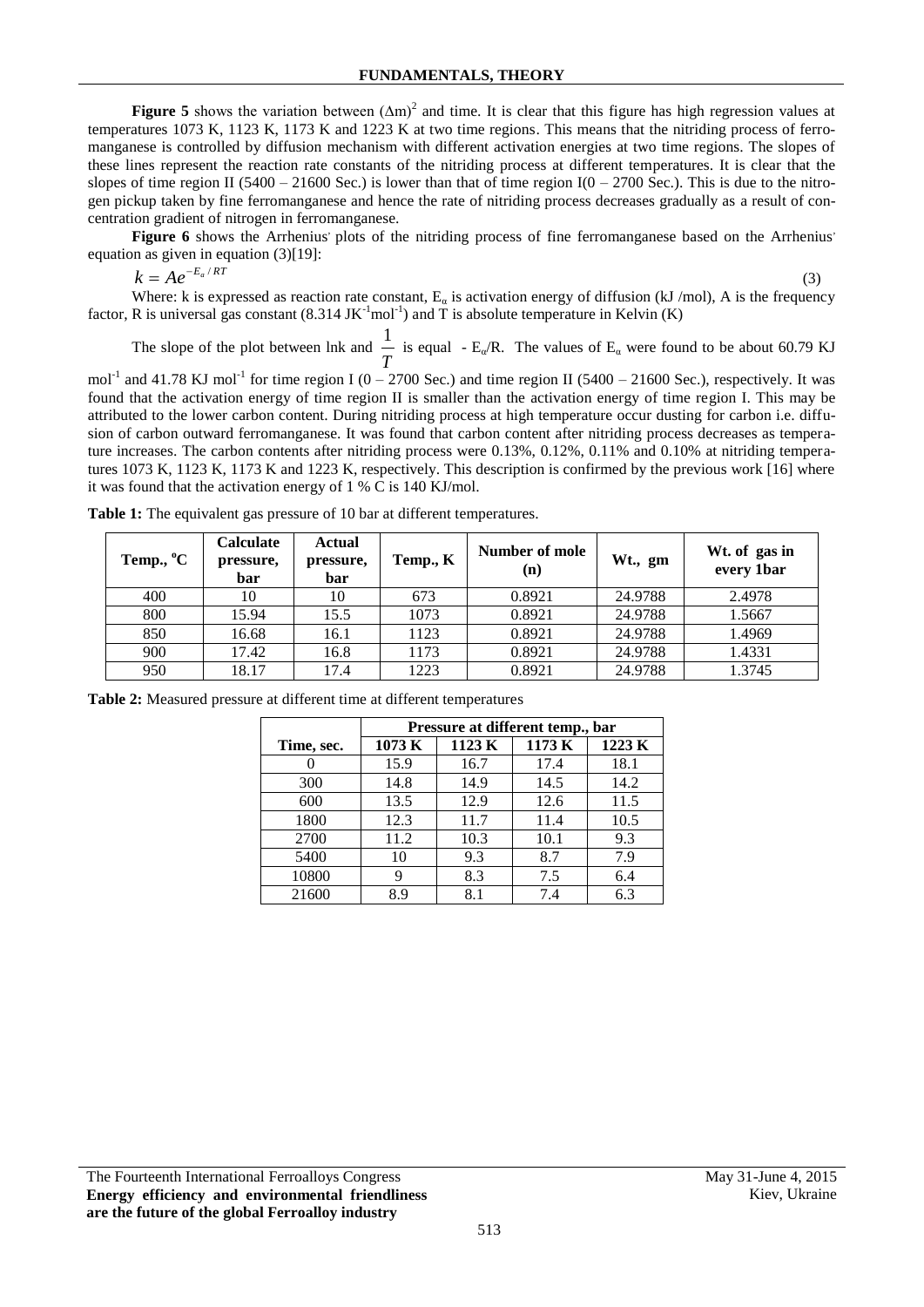

**Figure 2:** The variation of nitrogen weight gain – by 0.150 kg 0.23%C ferromanganese – over time at temperatures 1073 K, 1123 K, 1173 K and 1223 K



**Figure 3**: The variation of weight gain (kg) per  $m^2$  over time at temperatures 1073 K, 1123 K, 1173 K and 1223 K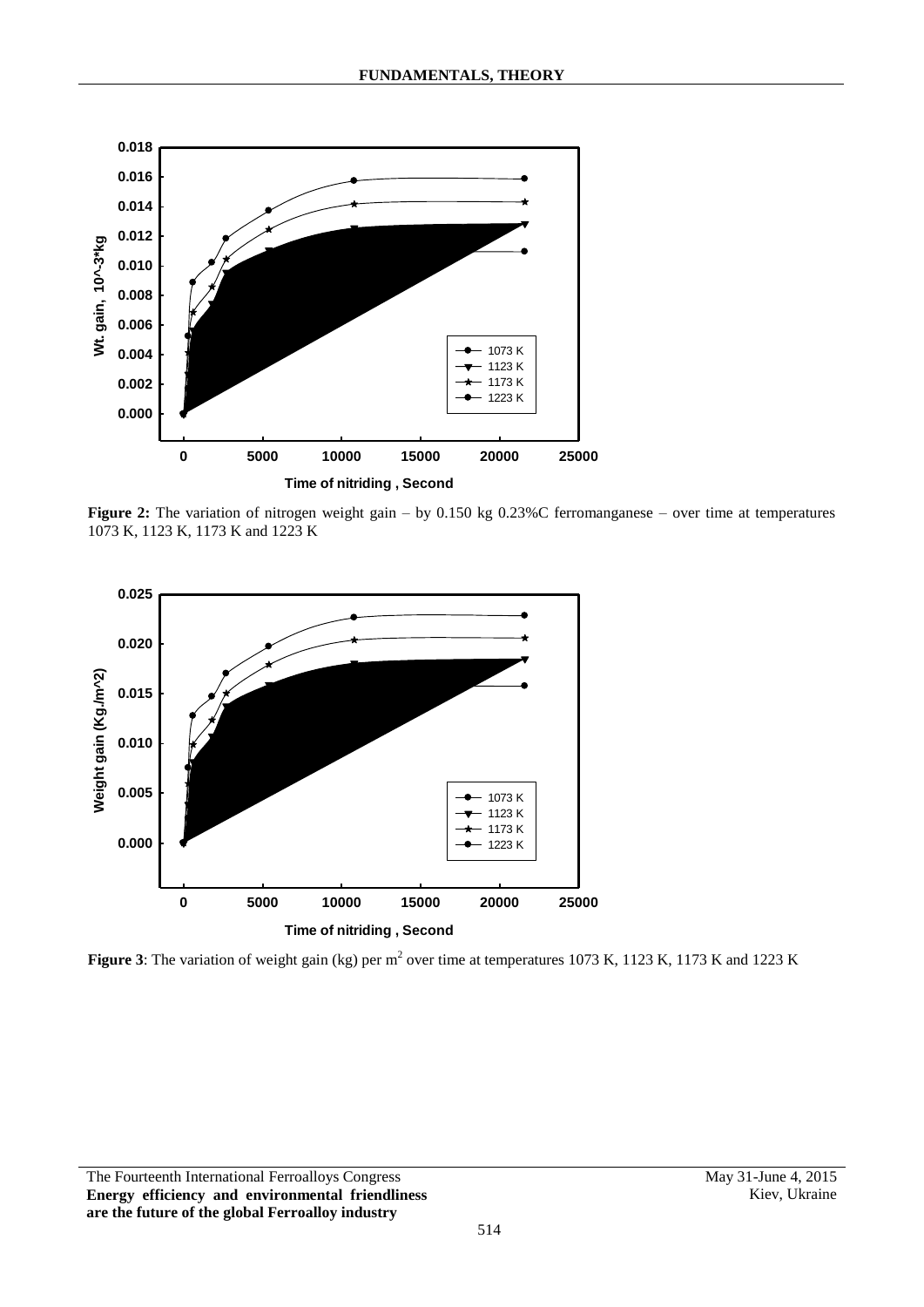

**Figure 4:** The variation between calculated and actual nitrogen content over nitriding time 21600 sec. at different temperatures.



**Figure 5:** Variation of mass gain square with time of the nitriding of 0.23%C ferromanganese at temperature range of 1073 K- 1223 K up to 21600 Sec.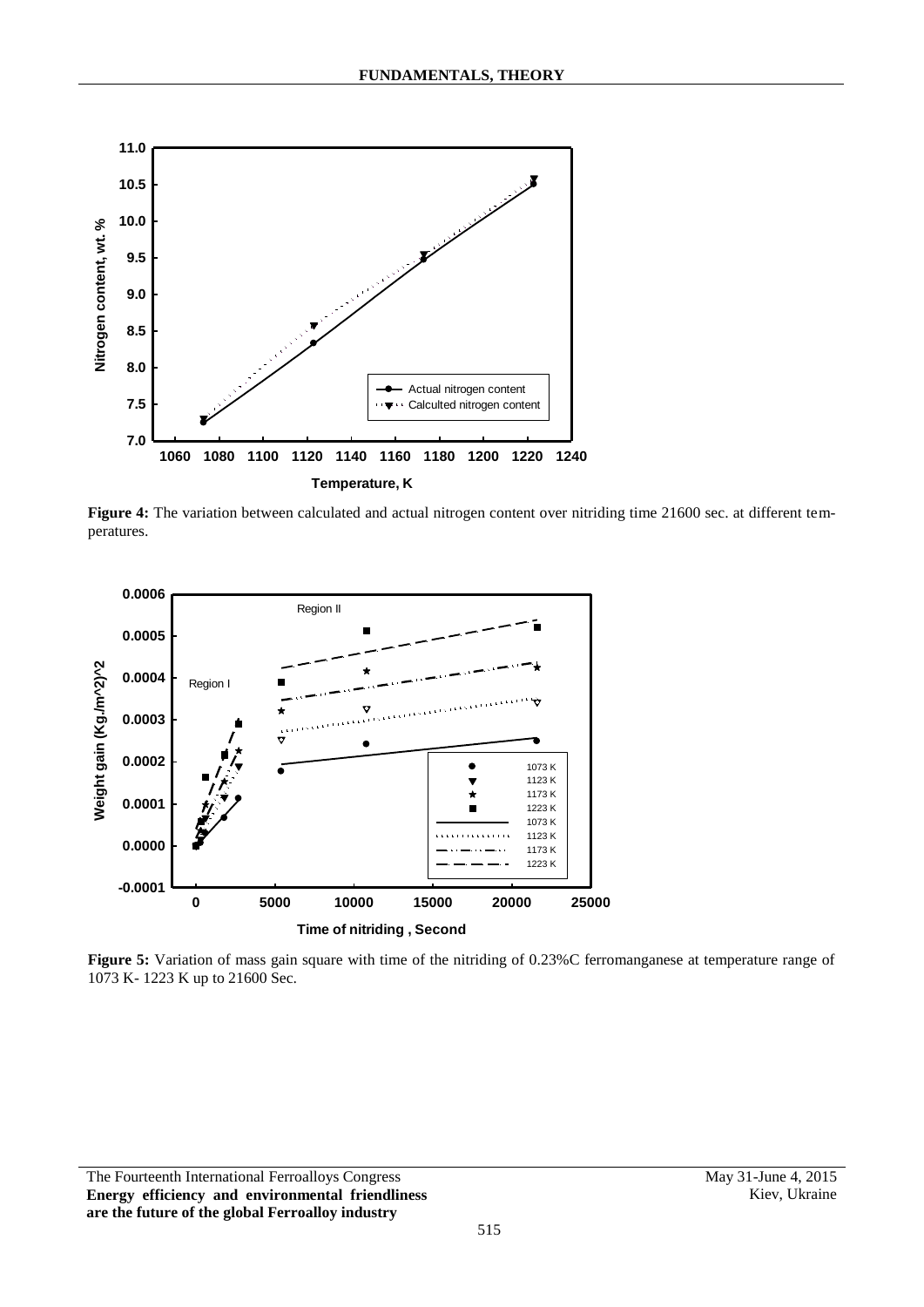

**Figure 6:** Arehenius plot, lnK against (1/T) of nitriding process of 0.23%C ferromanganese in time region I(0 – 2700) Sec.) and time region  $II(5400 - 21600$  Sec.)

## **4 CONCLUSIONS**

The nitriding of 0.23%C ferromanganese by nitrogen gas is controlled by diffusion mechanism. The rate of reaction is dependent on temperature and region time of nitriding process. The activation energy of nitriding process of 0.23 %C ferromanganese by nitrogen gas in time region  $(0 - 2700$  Sec.) is 60.79 K Jmol<sup>-1</sup>, while in time region (5400 – 21600 Sec.) it is 41.78 K Jmol<sup>-1</sup>. Carbon retard nitriding process of ferromanganese and increase the activation energy of nitriding process.

# **5 REFERENCES**

- [1] CHEN Yin-li, WANG Yan, ZHAO Ai-min, "Precipitation of AlN and MnS in Low Carbon Aluminium-Killed Steel", Journal of iron and steel research, international, 19(2012)4, pp. 51-56.
- [2] Nahme, H., Lach, E., Rohr, I., Rawers, J., "Mechanical properties of a nitrogen alloyed 1045 iron-carbon-steel under high dynamic loading",2004, HNS 2004 Conf.,19-22Sept., Ostend, Belgium, Austria, pp. 265- 269.
- [3] Hanninen, H. E., "Application and performance of high nitrogen steels", 2004, HNS 2004 Conf., 19-22Sept., Ostend, Belgium, Austria, pp. 371 – 380.
- [4] L1 H., JIANG Z., ZHANG Z., XU B., LIU F., "Mechanical Properties of Nickel Free High Nitrogen Austenitic Stainless Steels", 2007, Proceedings of Sino-Swedish Structural Materials Symposium.
- [5] Lo´peza, D., Falleiros, N. A., Tschiptschin, A. P., "Effect of nitrogen on the corrosion–erosion synergism in an austenitic stainless steel", 2011, Tribology International 44, pp. 610–616.
- [6] Wan, P., Ren, Y., Zhang, B., Yang, K., "Effect of nitrogen on biocorrosion behavior of high nitrogen nickel-free stainless steel in different simulated body fluids", 32(2012), Materials Science and Engineering C, pp. 510–516.
- [7] Ghali, S. N., Eissa, M. M., Rabie, H. S., Mattar, T. M., Fathy, A. M., "Influence of heat treatment on mechanical properties of stainless steels", (2009), 1<sup>st</sup> Mediterranean Conference on Heat Treatment and Surface Engineering, 1-3 Dec., Sharm El-Shikh, Egypt.
- [8] Ghali, S. N., "Low carbon high nitrogen low nickel stainless steel", steel research int. 83(2012) No. 9999, DOI:10.1002/srin. 201200152,(2012).
- [9] Ahmed, A., Ghali, S. N., Eissa, M., El Badry, S. A., "Influence of partial replacement of nickel by nitrogen on microstructure and mechanical properties of austenitic stainless steel", Journal of Metallurgy, Vol. 2011, (2011), ID 639283, 6 pages, doi: 10.1155/2011/639283.
- [10] Ghali, S. N., Ahmed, A., Eissa, M., El-Faramawy, H., Mishreky, M., Mattar, T., "Production and Application of Advanced High Nitrogen steel", 2013, International Conference on Science and Technology of Ironmaking and Steelmaking, 16-18 Dec., Jamshedpur, India.

The Fourteenth International Ferroalloys Congress May 31-June 4, 2015 **Energy efficiency and environmental friendliness are the future of the global Ferroalloy industry**